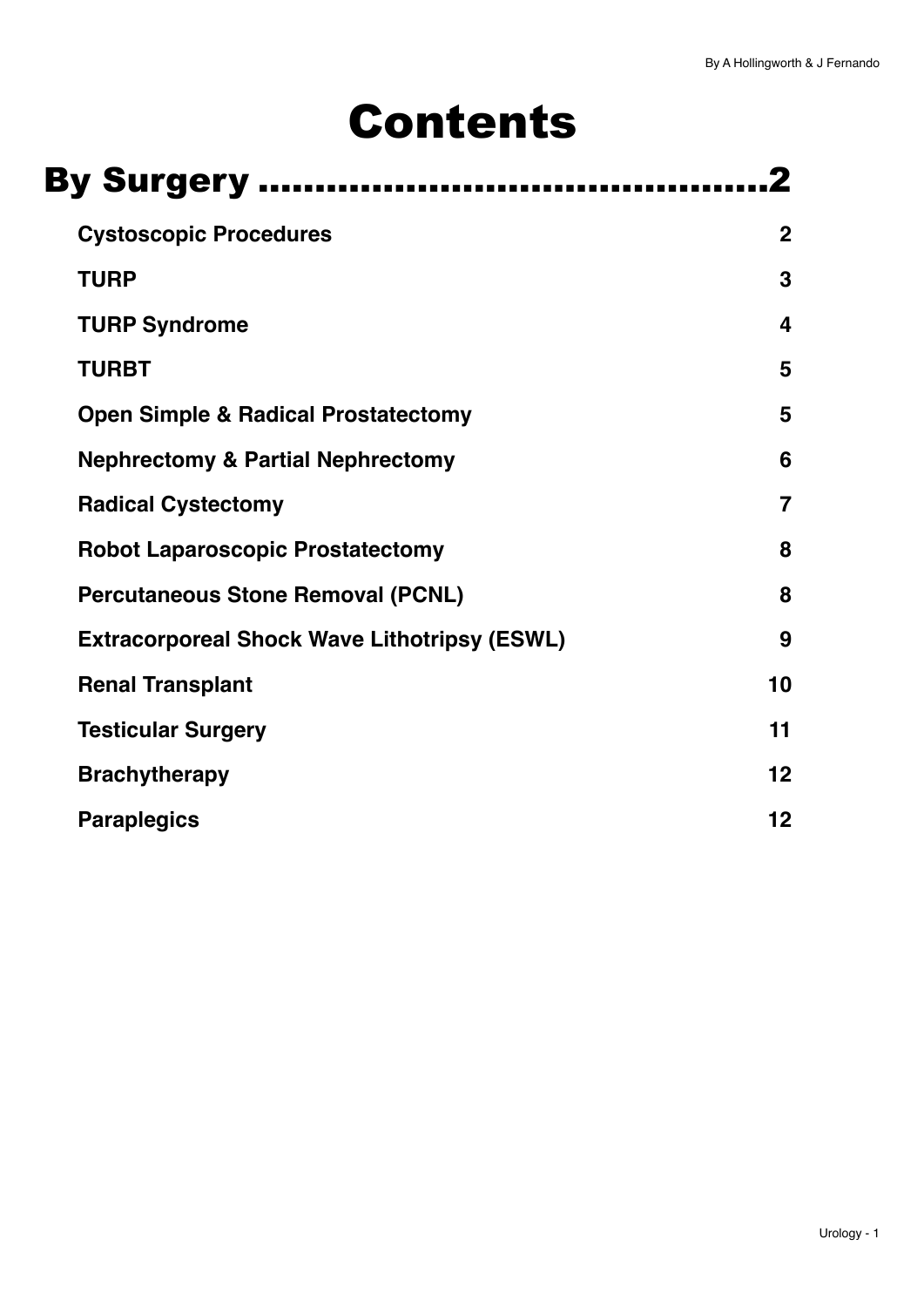# <span id="page-1-0"></span>By Surgery

### <span id="page-1-1"></span>Cystoscopic Procedures

#### Preoperative Management

- operations include:

- 1. cystoscopy
- 2. TURP elderly
- 3. bladder neck incision
- 4. TURBT common in smokers
- 5. ureteroscopy
- 6. stone removal
- 7. stent insertion

- co-morbidities: IHD, smoking, COPD -> be aware of chronic cough!, spinal injury + autonomic dysreflexia

- FBC (bleeding from bladder cancer)
- U+E (renal impairment)

#### Intraoperative Management

- flexible cystoscopy -> LA +/- sedation
- rigid cystoscopy -> GA or spinal +/- sedation
- spinal +/- sedation:
	- ‣ sensory reply:
		- S2 S4 = urethra, prostate, bladder neck, bladder mucosa
		- T10-L2 = pain from bladder distension
		- ‣ ideal for COPD if can lie flat without coughing
- previous spinal injury require multiple surgeries:
	- $\rightarrow$  bladder distension may  $\rightarrow$  autonomic dysrefexia
	- ‣ use spinal or GA
- check positioning of elderly patients in lithotomy
- Pacemaker in situ diathermy fine as long as pad on thigh
- ICD switch off pre-op
- erection -> deepen anaesthesia/ketamine
- routine gram –ve cover (gentamycin 3mg/kg)

#### Postoperative Management

- DVT cares; TEDS, intermittent pneumatic calve compressors, and even LMWH
- postop complications:
	- ‣ bladder perforation
		- can be masked if spinal
		- may need urgent re-surgery
	- ‣ bacteraemia
		- Rapid onset of shock despite simple procedure
		- Rx: IVF, gentamicin, cefuroxime
	- ‣ bladder spasm:
		- most common if no pre-op IDUC
		- responds poorly to analgesics
		- IV diazepam or buscopan
	- ‣ bleeding
	- ‣ APO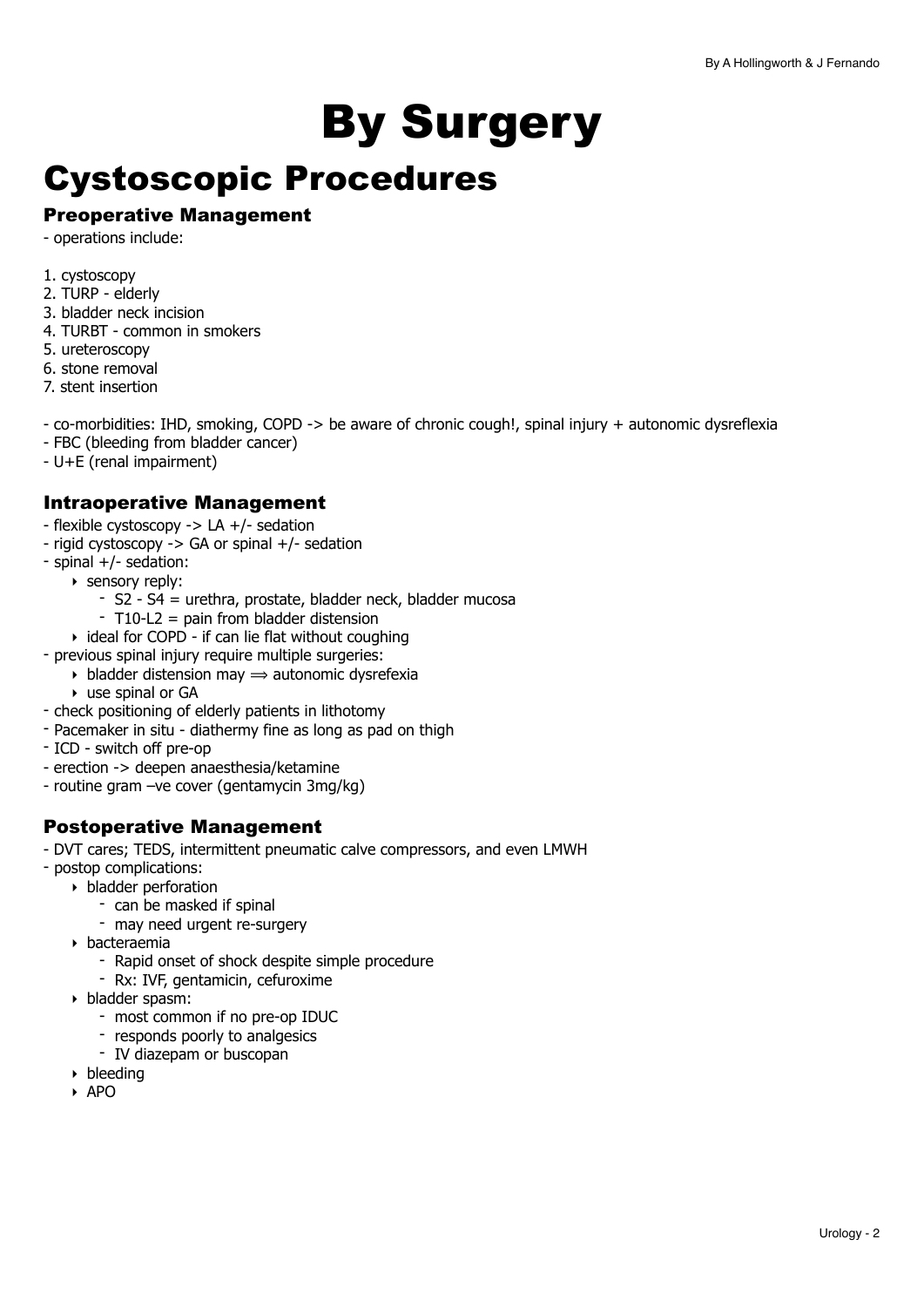## <span id="page-2-0"></span>TURP

= cystoscopic resection of prostate using a ring diathermy wire (may be done with laser)

- Options for resection:

- ‣ monopolar/glycine irrigation being replaced with bipolar resectoscopes & saline:
	- bipolar = ↓overall complication, ↓transfusions, ↓TURP syndrome
- ‣ HoLeP Laser Ho:YAG laser, excludes possibility of TURP syndrome & ↓↓blood loss but not good for pathology
- prostates >100ml open prostatectomy may be safer
	- $\rightarrow$  normal weight = 20g

#### Preoperative Management

- minimal pain
- often very elderly + many co-morbidities
- Bloods:
	- ‣ creatinine
	- ‣ Na suggest postponing if sufficiently low as will fall further with irrigant
- uncontrolled heart failure = major risk factor for fluid absorption. preoptimise
- work out whether patient will lie still and be co-operative with a spinal and surgery
- ?size of prostate ≈ risk of blood loss

- lithotomy +/- head down
- variable blood loss
- options:
	- $\triangleright$  spinal  $+/-$  sedation:
		- need T10 L3 to cover bladder
		- benefits:
			- easier to detect changes in mental state & fluid overload
			- ↓bleeding
			- avoids resp problems
			- ↓ stress response to surgery although MI rate in both the same
			- better post op analgesia
		- watch for hypotension esp at end when legs down
	- ‣ GA (LMA or ETT)
		- if unable to tolerate spinal
		- 1ed risk of regurg
		- end of op single shot caudal epidural injection
- large IV
- warmed IVF
- antibiotics
- use intraoperative NSAIDS and opioids
- cautious fluid (Hartmans or Plasmalyte)
- replace blood loss with colloid or RBC's
- intra-op complications:
	- $\rightarrow$  ischaemia up to 25% (infarction 1-3%)
	- ‣ haemorrhage
		- standard to lose 500ml
		- blood loss estimation difficult -> check Hb
		- blood loss dependent on; size and weight of prostate tissue excised, duration of resection and expertise of operator
		- prostatic capsular perforation  $\Rightarrow$  retroperitoneal bleeding
		- TXA 15-25mg/kg may help
	- ‣ obturator spasm
	- $\rightarrow$  hypothermia
	- $\rightarrow$  bladder perforation
	- ‣ TURP syndrome
	- ‣ penile erection deepen anaesthesia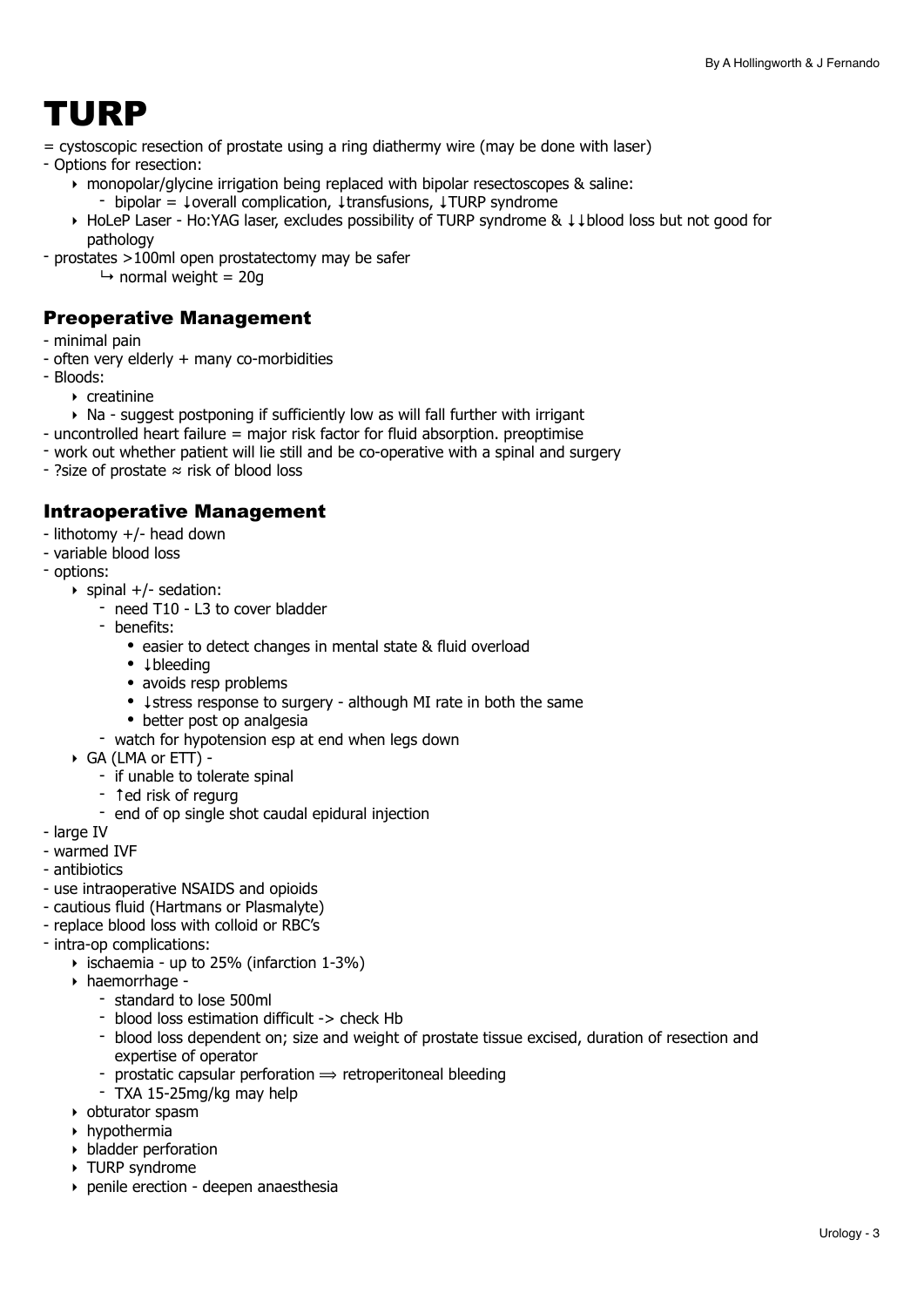$\rightarrow$  considerable increased risk of complications with resections >1 hour

#### Postoperative Management

- post op complications:
	- ‣ TURP syndrome Na
	- ‣ clot retention:
		- common to bladder irrigate with 3way catheter for  $\sim$ 24hrs
		- signs = painful distended bladder with vagal symptoms
	- ‣ bladder spasm
	- ‣ bleeding Hb
	- ‣ DVT
	- ‣ MI
	- ‣ POCD
- unusual to require opioids post-operatively

### <span id="page-3-0"></span>TURP Syndrome

= fluid overload and hyponatraemia during TURP from large volumes of glycine being absorbed through venous sinuses

- Glycine:
	- ‣ ↓osmolality
	- $\rightarrow$  metabolised to ammonia  $\rightarrow$  acidic load
- incidence reduced with bipolar & saline
- laser HoLEP has eliminated syndrome
- mortality up to 25% if severe syndrome established

- glycine 1.5% in H2O used (hyposomolar @ 220mmol/L) – non-conductive, non-haemolytic and has a neutral visual density

- patients absorb around 20mL/min
- average absorption  $= 1.5L$  (up to 4.5L)
- ↑absorption if:
	- ‣ ↑pressure of infusion (keep bag <60cm never >100cm),
	- $\rightarrow$  ↓venous pressure  $\rightarrow$  ↑absorption
	- ‣ large blood loss ie ↑ed open veins
	- ‣ capsular perforation
	- ‣ length of surgery >1hr
	- ‣ ↑prostrate size >50g

- risk factor = poorly controlled CHF (balance of over IVF  $\Rightarrow$  APO vs TURP syndrome)

#### Presentation

(APO, cerebral oedema, hyponatraemia)

- restlessness
- headache
- tachypnoea
- reflex bradycardia
- ↑↓bp
- hypoxia
- $N+V$
- visual disturbance
- confusion
- seizure
- coma
- APO
- cerebral oedema - hyponatraemia
- 
- Investigation =
	- $\triangleright$  VBG = low Na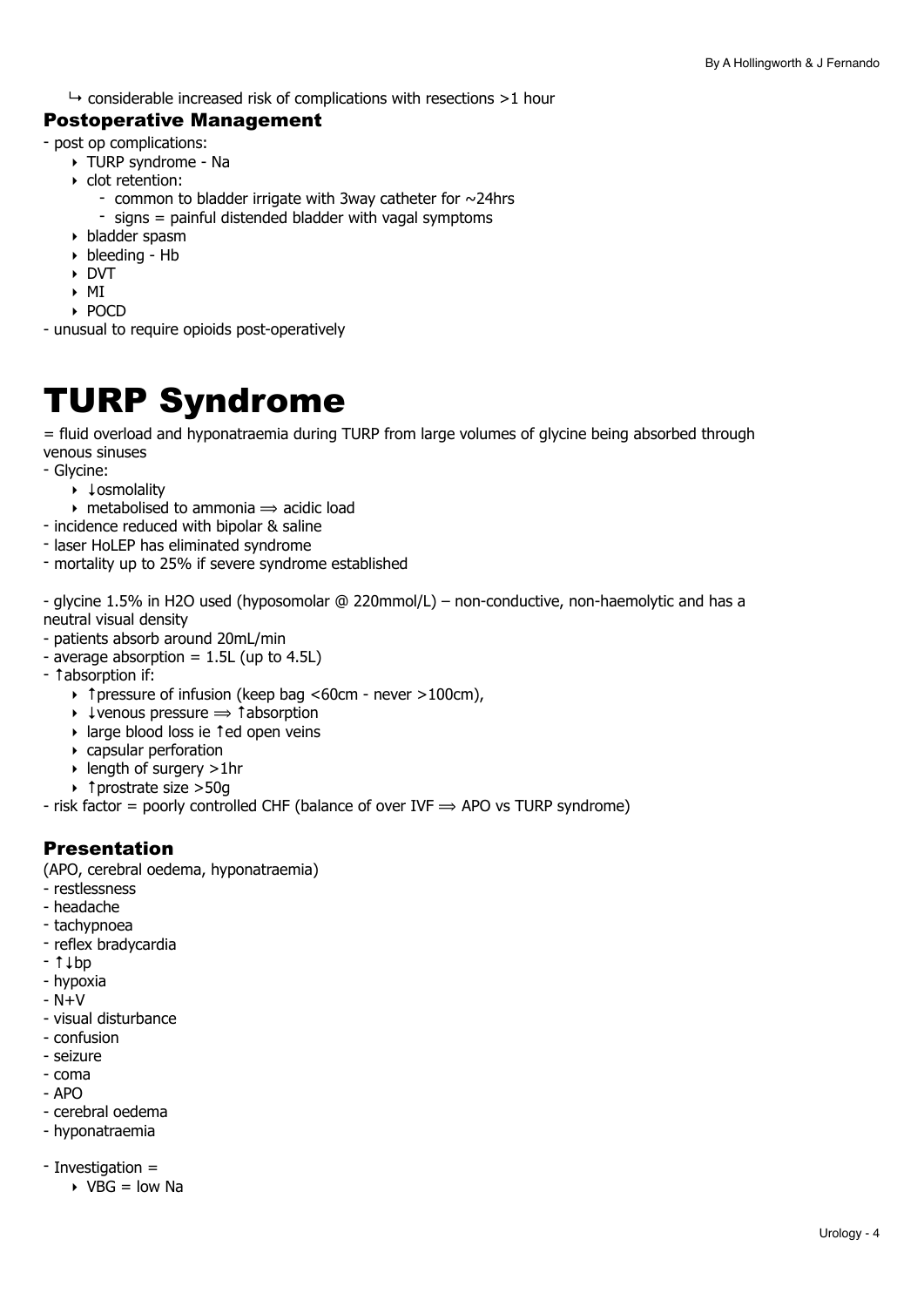$\rightarrow$  acute fall to 120 always symptomatic

#### Management

- preventing is best
- expedite surgery & finish asap
- coagulate bleeding points
- otherwise supportive Rx of ABCD
- specific:
	- $\rightarrow$  stop IVF if must then use saline
	- ‣ frusemide 40mg IV esp if APO
	- ‣ check Hb
	- ‣ seizures: benzo's & MgSO4
		- $\rightarrow$  (= anti NMDA effect to counteract glycine NMDA agony)
	- $\rightarrow$   $\downarrow$ Na  $\rightarrow$  hypertonic saline :
		- if acute can correct quickly aim 125
			- volume of 3% saline (mls) to raise Na by 1mmol =  $x2$  TBW (L)
			- TBW~60% of weight ∴ 0.6 x 70kg = 42L
			- ∴ 2x 42L = 84mls 3% saline needed to raise Na by 1mmol/L
			- (in practise give 1-2ml/kg/hr of 3% saline until symptom improvement)  $\rightarrow$  gives rise 1-2mmol/L/hr
		- if chronic raise Na+ by no more than 10mmol/24hours
- ICU admission
- invasive monitoring

### <span id="page-4-0"></span>TURBT

= cystoscopic diathermy resection of bladder tumour

#### Preoperative Management

- smokers!
- co-morbidities; COPD, IHD
- Hb
- $-$  U+F
- review previous anaesthetic charts rpt'ed surgery

#### Intraoperative Management

- GA (LMA) or spinal +/- sedation (get block above T10)
- lithotomy
- variable blood loss
- obturator spasm ->
	- ‣ obturator nerve runs lateral to wall of bladder
	- ‣ risk of bladder perf, damage to surgeons head & ↓surgical field
	- ‣ Strategies to prevent/Rx:
		- NMBs
		- reduce diathermy current
- antibiotic prophylaxis
- surgeon may ask for a diuretic to 'flush' the bladder (ensure patient not hypovolaemic)

#### Postoperative Management

- bladder spasm +++
- NSAIDS

### <span id="page-4-1"></span>Open Simple & Radical Prostatectomy

 $=$  open excision of prostate  $+/$ - excision of pelvic lymph nodes with anastomosis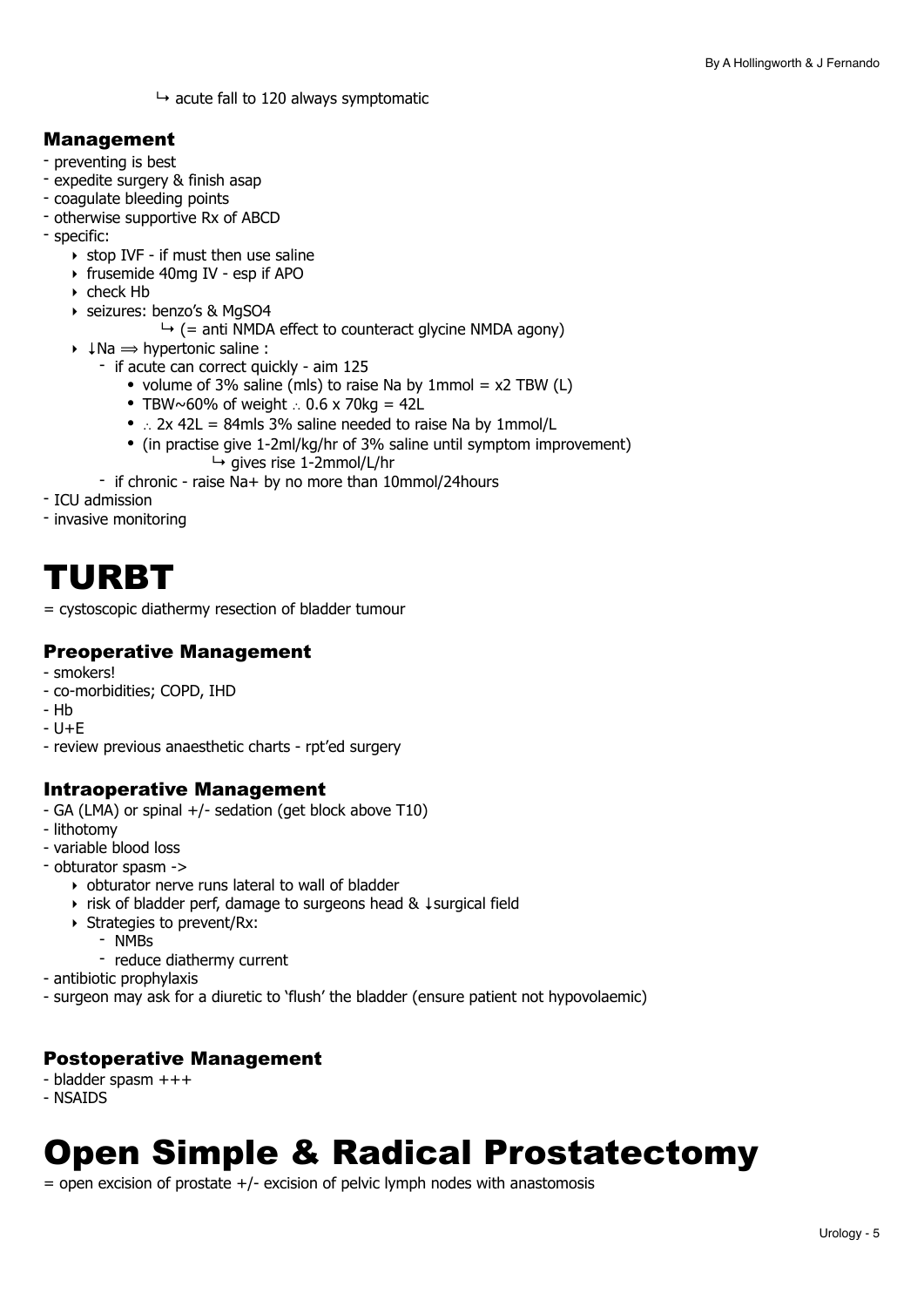#### Preoperative Management

- elderly men as TURP
- radical more likely only done in younger with less co-morbidities
- co-morbidities; IHD, COPD, smoking
- renal function (U+E)
- HDU bed for radicals

#### Intraoperative Management

- supine
- moderate -> large blood loss (normally <1 litre)
- GA (ETT) +/- epidural
- remi infusion good for intra-op analgesia
- big IV
- blood warmer
- heating blankets
- cautious use of epidural until bleeding controlled
- cell salvage beneficial in radicals
- consider invasive monitoring
- FAW

#### Postoperative Management

- $-$  pain  $+++$ :
	- ‣ epidural
	- ‣ RSC & PCA & simple analgesics
- urine output difficult to measure c/o irrigation
- air embolism is a complication!

### <span id="page-5-0"></span>Nephrectomy & Partial Nephrectomy

= excision of kidney for tumour, other pathology or live donor

#### Preoperative Management

- note pathology requiring removal of kidney
- co-morbidities; HT, DM, renovascular disease, paraneoplastic issues (10-40%)
- BP
- Hb (renal tumours can cause anaemia without blood loss)
- U+E (renal failure, inappropriate ADH production from renal tumour)
- CXR: mets, effusions?
- consider autotransfusion preoperatively
- is procedure laparoscopic or open (now v rare)
- predict post op GFR = current/2
- discuss with surgeon how invasive tumour looks (IVC involvement) prepare for massive blood loss

- position:
	- $\triangleright$  supine
	- ‣ kidney position
		- lateral with table broken, pt extended over hump
		- can get decreased VR from LL & IVC compression
		- pressure care impt
- GA (ETT + IPPV) +/- thoracic epidural or rectus sheath catheter or wound catheter
- variable blood loss
- tumour surgery -> paramedian or transverse laparotomy incision
- donor surgery -> loin incision with retroperitoneal approach
	- $ightharpoonup$  requires kidney position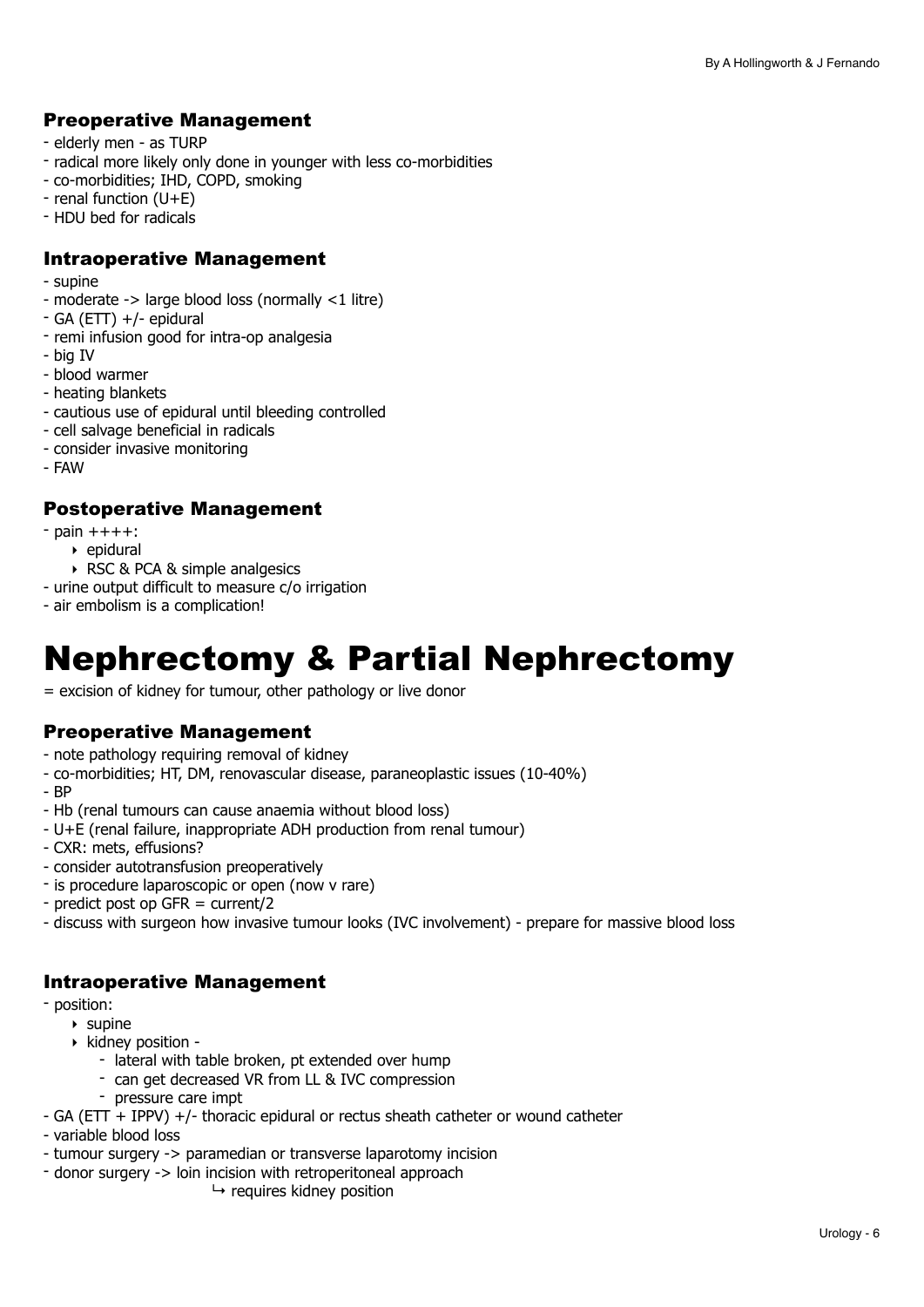- have blood products ready
- large IV access
- invasive monitoring if indicated
- use epidural cautiously until bleeding controlled

#### Post-operative Management

- $-$  pain  $+++$ 
	- ‣ epidural need cover to T7/8
	- ‣ PCA,
	- ‣ wound catheters
	- ‣ intercostals block analgesia for several hours
	- ‣ NSAIDS

#### Complications

- bleeding
- PTx
- PE
- post op pain
- vagal tone

### Partial Nephrectomy

- ↑ingly used if well localised tumour or if only 1 kidney
- blood loss can be large difficult haemostasis
- some surgeon request:
	- ‣ mannitol 12.5g , furosemide 10mg +/- heparin 3000 IUs before clamping renal artery
	- $\rightarrow$  cooling with ice
	- $\rightarrow$  = attempt to maintain perfusion &  $\downarrow$  ischaemia

## <span id="page-6-0"></span>Radical Cystectomy

= excision of bladder + urinary diversion (ileal conduit or bladder reconstruction)

#### Preoperative Management

- IHD, COPD, renal function
- FBC
- cross match
- book HDU bed
- VTE prophylaxis
- consider preoperative IVF to offset loss from bowel prep

- $-$  pain  $+++ \Rightarrow$ 
	- ‣ epidural use cautiously until haemostasis
- lithotomy +/- head down
- GA + invasive monitoring
- cell salvage (discontinue once bowel open)
- antibiotics
- large IV access
- blood warmer
- blood on floor
- N/G
- hypothermia cares
- air embolism possible complication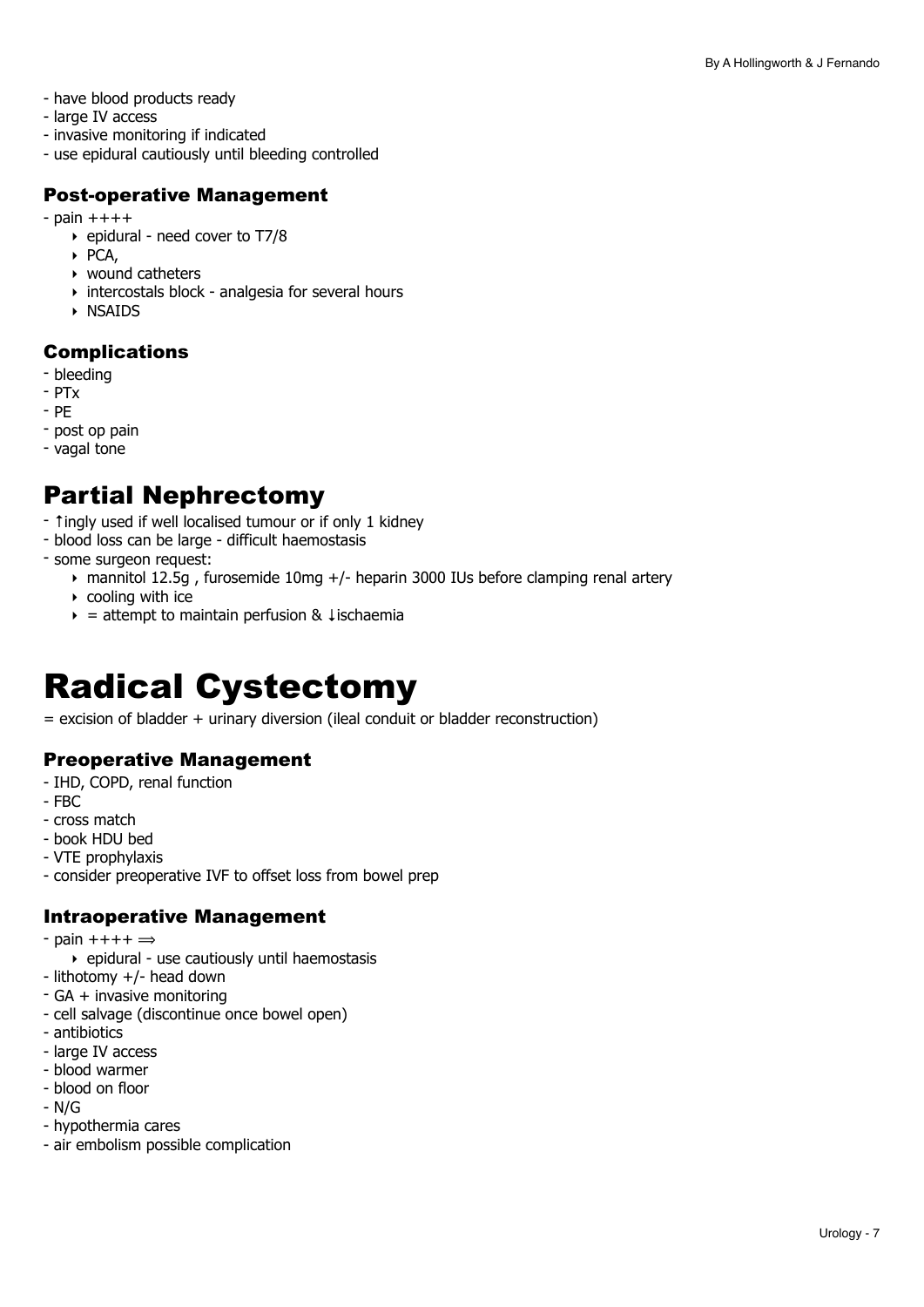#### Postoperative Management

- commonest post op complication = ileus

↳ enhanced recovery shown to ↓risk:

- ‣ avoid bowel prep
- ‣ late pre-op CHO meal (1hr preop) & early post op feeding
- ‣ restrictive fluid incl minimising Na load in fluids,
- ‣ early mobilisation,
- ‣ regional analgesia:
	- wound catheters after first incision:
		- can run for up to 5 days
		- visceral pain generally only last 24-36hrs post op use IV or neuraxial opioids
	- spinal, epidural analgesia -
- NSAIDs some evidence ↑anastomotic leak with use
- PCA or epidural for 2/7
- close fluid management unreliable to measure UO out of conduit as is positional
- leakage of ureteric anastamosis = urine coming out of surgical drain

### <span id="page-7-0"></span>Robot Laparoscopic Prostatectomy

- comonest use of robot in radical prostatectomies
- advs to surgeon:
	- $\rightarrow$  3d vision
	- ‣ filtration of hand tremor
	- ‣ scaling of hand movements
	- ‣ ↑ed range of movement inside patient
	- ‣ stable comfortable position
- advs to patient:
	- ‣ ↓blood loss
	- ‣ ↓pain
	- ‣ ↓LOS
	- ‣ +/- ↓incontinence & urinary regurgitation

#### **Preoperative**

- steep head down tilt intraop  $\Rightarrow$  premed omeprazole 40mg + OG tube
- consider using bean bag to securely position pt
- operating team familiar with equipment must be able to undock robot rapidly if emergency

#### Perioperative

- long operation with steep head down:
	- ‣ neurapraxia brahcial & LLs
	- ‣ facial oedema
	- ‣ acid burns from GI reflux place OG tube with drainage
	- ‣ ↑ed ICP & ↑IOP
- careful ETT placement
- good IV access limited access to pt after starting
- A line limited pt access
- must ensure no movement (gravely affects robot positioning) = infusion remi +/- mm relaxant

#### **End of case**

- leak test - to Ax for tracheal swelling

#### Postop

- risk of cerebral oedema des & remi allow rapid wake up and assessment
- common to see some cerebral irritation

### <span id="page-7-1"></span>Percutaneous Stone Removal (PCNL)

= endoscopic excision of renal stone via nephrostomy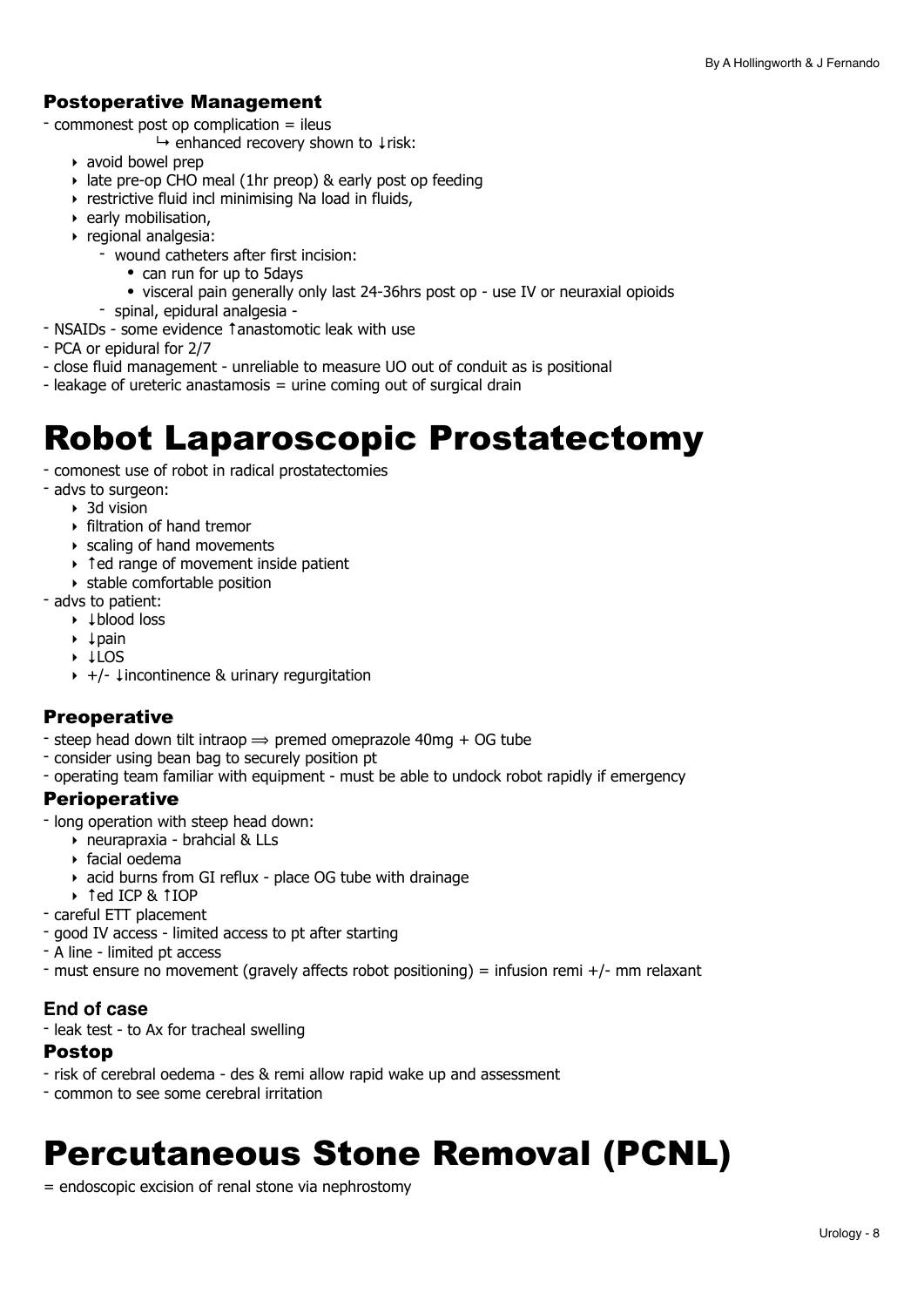- generally for larger stones

#### Preoperative Management

- usually young health adults -> but stones may be due to underlying metabolic problem
- may have neurological disability (bladder dysfunction)
- check renal function

#### Intraoperative Management

- lithotomy (stent insertion) -> prone to place nephrostomy under II guidance
- GA (ETT armoured)
- eye and pressure area cares
- support chest and pelvis to allow abdominal excursion
- antibiotic prophylaxis
- hypothermia cares lot fluid used by surgeon
- nephrostomy often inserted near diaphragm (potential for pneumothorax/hydrothorax)
- rupture of renal pelvis can take place

#### Postoperative Management

- variable pain
- NSAIDS if not contra-indicated
- monitor for
	- ‣ bacteraemia often gram -ve
	- ‣ Urinary obstruction

#### Complications

- bleeding
- prone risks
- fluid absorption TURP syndrome
- ↓temp
- PTx or hydrothorax

### <span id="page-8-0"></span>Extracorporeal Shock Wave Lithotripsy (ESWL)

- = non-invasive fragmentation of renal stones using pulsed U/S
- now uncommon to need anaesthesia or sedation
- stones <20mm in upper tract
- need unobstructed system to flush bits out

#### Preoperative Management

- premeds; diclofenac, pethidine
- review previous anaesthetic record
- pacemaker care
- often remote anaesthesia & day stay

- sedation for adults, GA for children
	- $\rightarrow$  GA adult if long procedure planned/restless
- lateral position with arms above head
- antibiotic prophylaxis
- stones located with U/S or II -> shock wave focused on stones
- can cause arrhythmias -> can time shock waves with ECG refractory period
	- $\rightarrow$  (can use glycopyrulate to †HR  $\therefore$  † frequency of shocks to ↓overall time)
- if siting an epidural use LOR to saline as shock wave released when it meets an air/water interface
- $-$  Anti-emetics  $-$  GI bruising can  $\Rightarrow$  PONV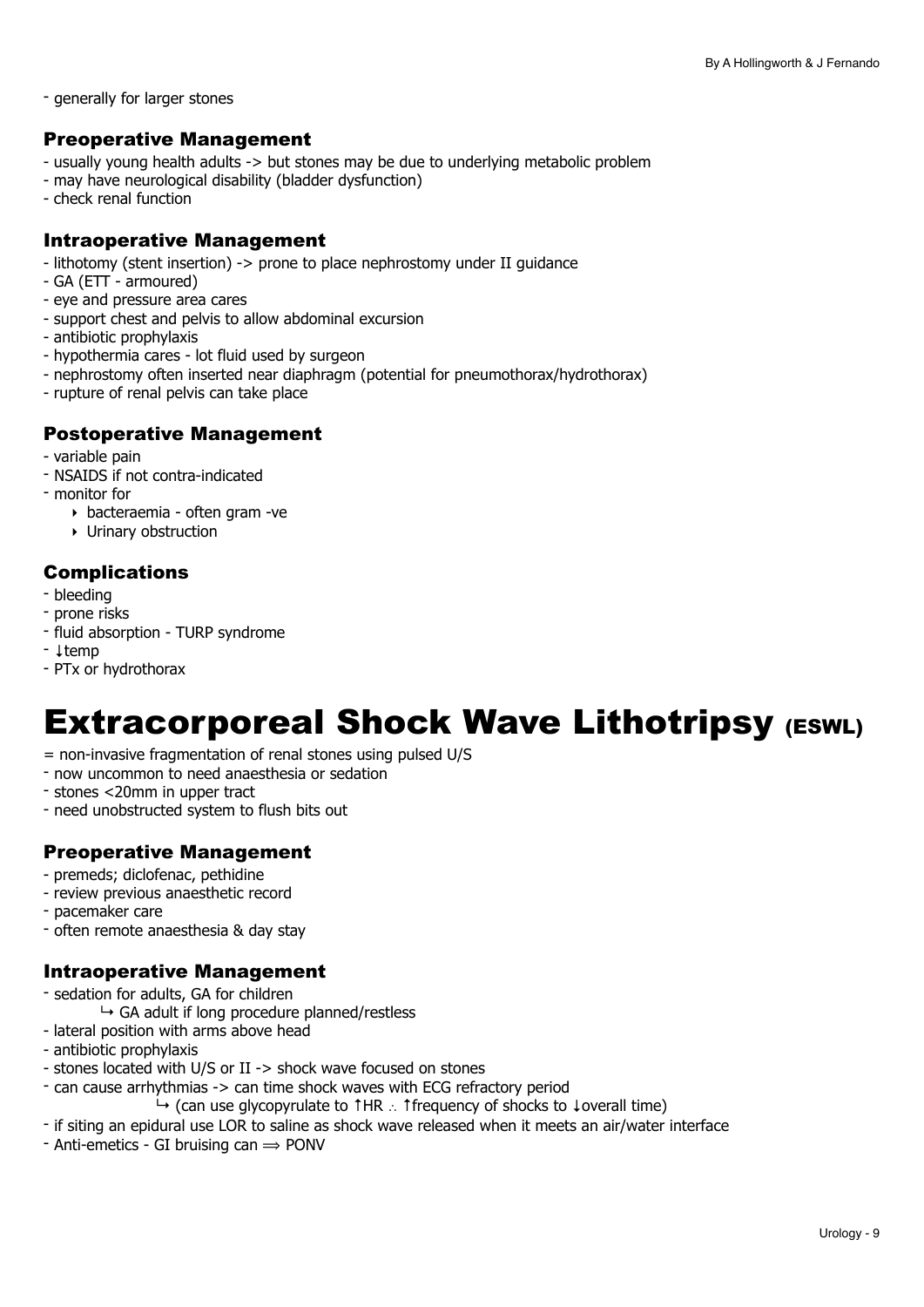#### Postoperative Management

- simple analgesia

## <span id="page-9-0"></span>Renal Transplant

- = transplant of cadaveric or live donor organ
- 95% 5yr graft survival

#### Preoperative Management

- Indications are ESRF 2nd to:
	- ‣ DM
	- $\triangleright$  GN
	- ‣ HTN chronic
- major contraindications:
	- $\rightarrow$  active malignancy or infection
	- ‣ severe vascular disease
	- ‣ recent ACS
	- ‣ end stage organ disease
	- ↳ ↑ingly relaxed rules around who can receive transplant
- CRF related co-morbidities:
	- ‣ CVS eg HTN, IHD, LVF
	- ‣ Resp eg pulmon oedema, effusions
	- ‣ CNS eg periph neuropathies, autonomic neuropathy
	- ‣ Haem eg Anaemia, R shift OHDC (↑2,3DPG), ↓platelets
	- ‣ GI: Peptic ulcers, N&V
- Last dialysis to within 0.5Kg of IBW
- Degree of hypovolaemia
- Anti-coagulation
- fistulae
- $-$  FBC, U $+E$ 
	- ‣ chronic anaemia common & does not need to be overly corrected  $\rightarrow$  EPO used to target Hb 95
	- ‣ check K post dialysis
- donors must be ABO compatbile (HLA matching not as strict)
- donor organ cold ischaemic time can be up to 72hrs but ideally <18hr

#### Intraoperative Management

- IV lines avoid large antecubital veins & AV fistula
- palpate AV fistulas regularly to ensure remain patent
- fluid load prior to induction
- supine
- GA (ETT) note ↑risk of aspiration (due to uraemia)
	- ‣ Drugs:
		- consider avoiding sux  $\Rightarrow$   $\uparrow$  K
		- alfentanil/remi to cover induction HTN
- invasive monitoring A line, CVL for CVP monitoring
- methylprednisolone on induction
- target MAP 80-90
- $-$  pain  $+++$
- sevo, atracurium, fentanyl
- at re-perfusion transient ↑K 0.5 mmol/l
- gradual increase CVP to 10-12mmHg prior to graft insertion (may need up to 60ml/kg of fluid)
- normothermia

- ↑graft survival: post graft perfused use drug cocktail as protocol (hydrocortisone 100mg, mannitol 20% 60ml, frusemide 80mg)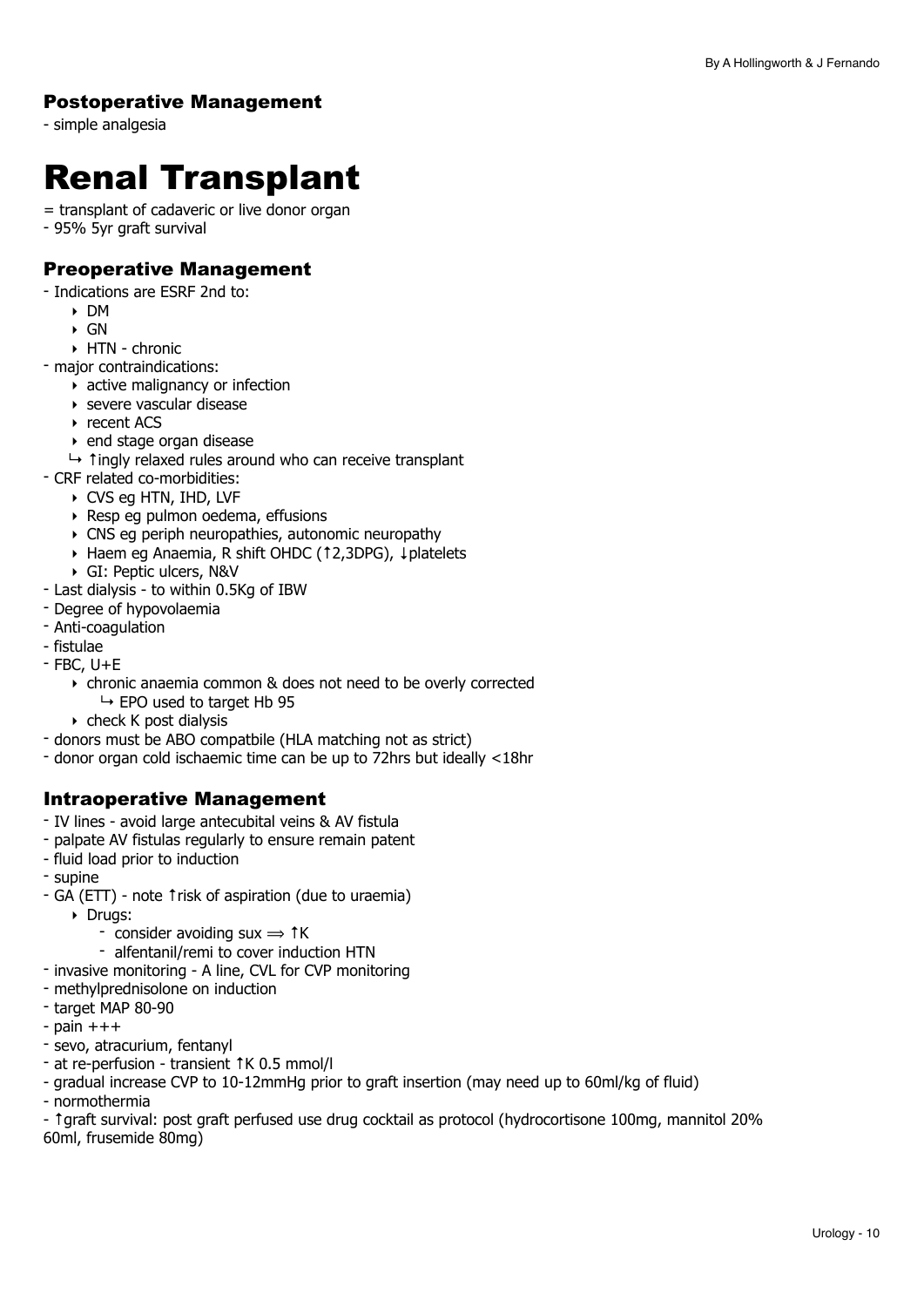#### Postoperative Management

- fentanyl PCA
- epidural
	- $\rightarrow$  may not be required in terms of pain
	- ‣ risk of residual anticoagulation & platelet dysfunction
- avoid NSAIDs
- maintain mild hypervolaemia (follow local protocol)
- monitor U&Es closely
- HDU post op

### Living Donor

#### PreOp

- Majority ASA 1&2 patients
- generally need ABO match but if living donor, with time & Rx (immunosupressant) can even donate against  $\triangle$ BO
- HTN no longer a contraindication as long as creatinine norm & no urinary protein
- DM is a contraindication for donor

#### IntraOp

- no routine prophylactic Abx
- prophylactic LMWH
- epidural/PVB/wound catheters with GA
- avoid NSAIDs
- fluid loading to minimise use of vasopressors
- heparin before arterial clamping then protamine after isolation
- high normal urine output
- fentanyl PCA

#### Post Op

- LMWH for 5/7
- complications:
	- ‣ standard surgical problems
	- ‣ transient rise in creatinine usually norm within 1 month

#### Special Points

- unilat nephrectomy in otherwise healthy donor doesnt affect mortality
- remaining kidney hypertrophies  $\Rightarrow$  long term renal function at 75%

### <span id="page-10-0"></span>Testicular Surgery

#### Preoperative Management

- removal/biopsy of testis, marsupialisation of hydrocele, vasectomy, testicular torsion
- painful
- day procedure

- supine
- painful
- can do with GA, LMA +/- spermatic cord block (best done by surgeon), RSI if emergency, spinal or LA infiltration
- regional techniques need to cover (T10-S3):
	- ‣ somatic innervation (L1-S3) via ilioinguinal, genitofemoral, pudenal, post scrotal branches
	- ‣ autonomic innervation
		- SNS (T10-L4)
		- PNS (S1-S3)
- Spermatic cord block:
	- ‣ adjunct to GA or part of wider LA technique
		- $\rightarrow$  supplement scrotal skin also required
	- ‣ covers all nerves except pudendal & post scrotal branches
	- ‣ method: